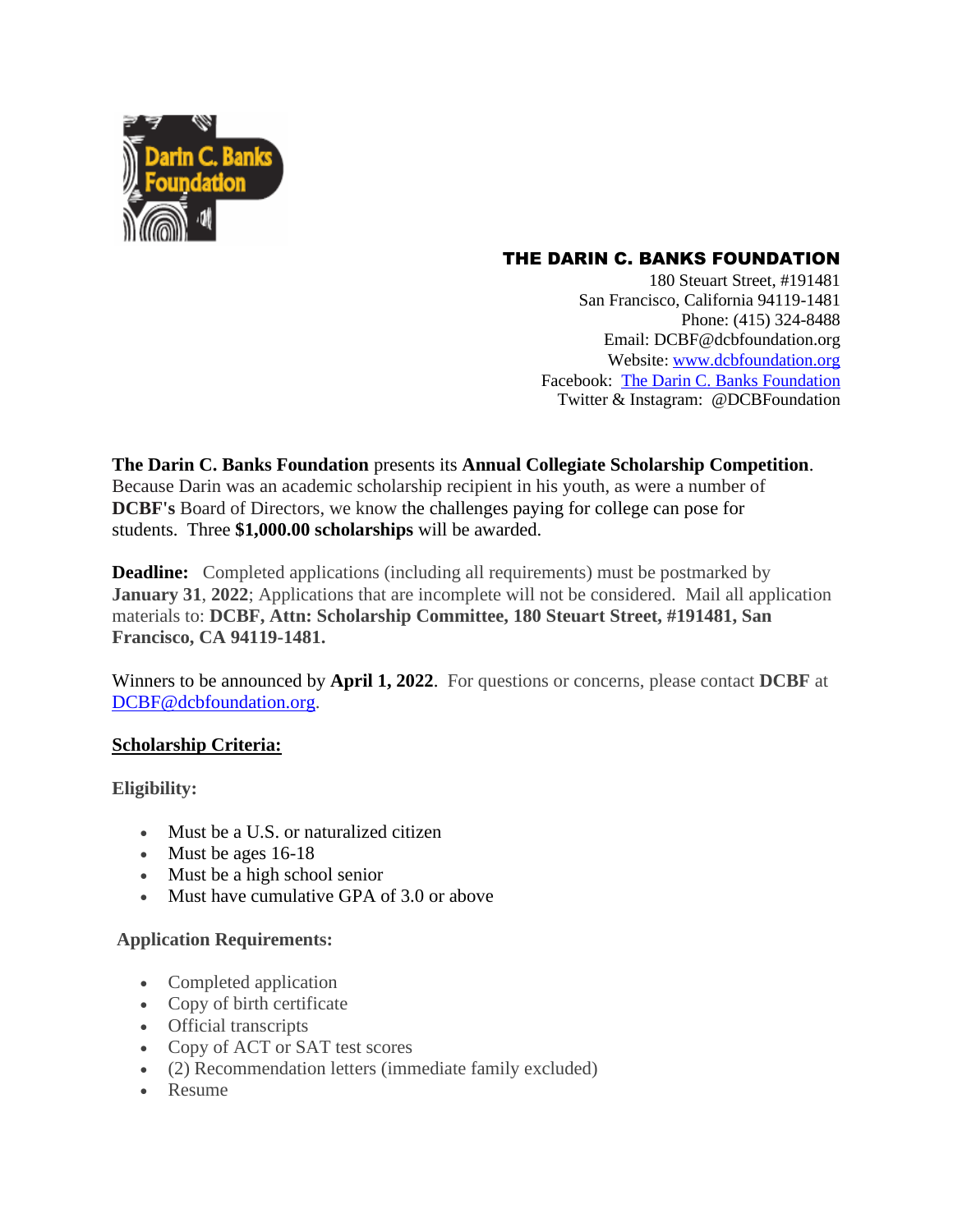- Copy of college acceptance letter from an accredited college or university
- Planned full-time enrollment in an accredited college or university for the 2022-23 academic year
- An interview with the DCBF Scholarship Fund Committee
- (1) Original essay composition see application for topics
- Final verification of the above requirements

\*\*Signed memo that stipulates required participation in (4) hours of DCBF volunteer service, i.e. peer mentoring, volunteer event, or scholarship fundraising will be provided to Scholarship Finalists.

**About The Darin C. Banks Foundation:** In loving memory and to continue his legacy of service to others, Michelle D. Banks, wife of Darin C. Banks, established The Darin C. Banks Foundation (DCBF). DCBF seeks to afford college bound students with educational opportunities by awarding college scholarships. In addition, the Foundation coordinates mentoring programs designed to encourage students to explore potential career paths, build